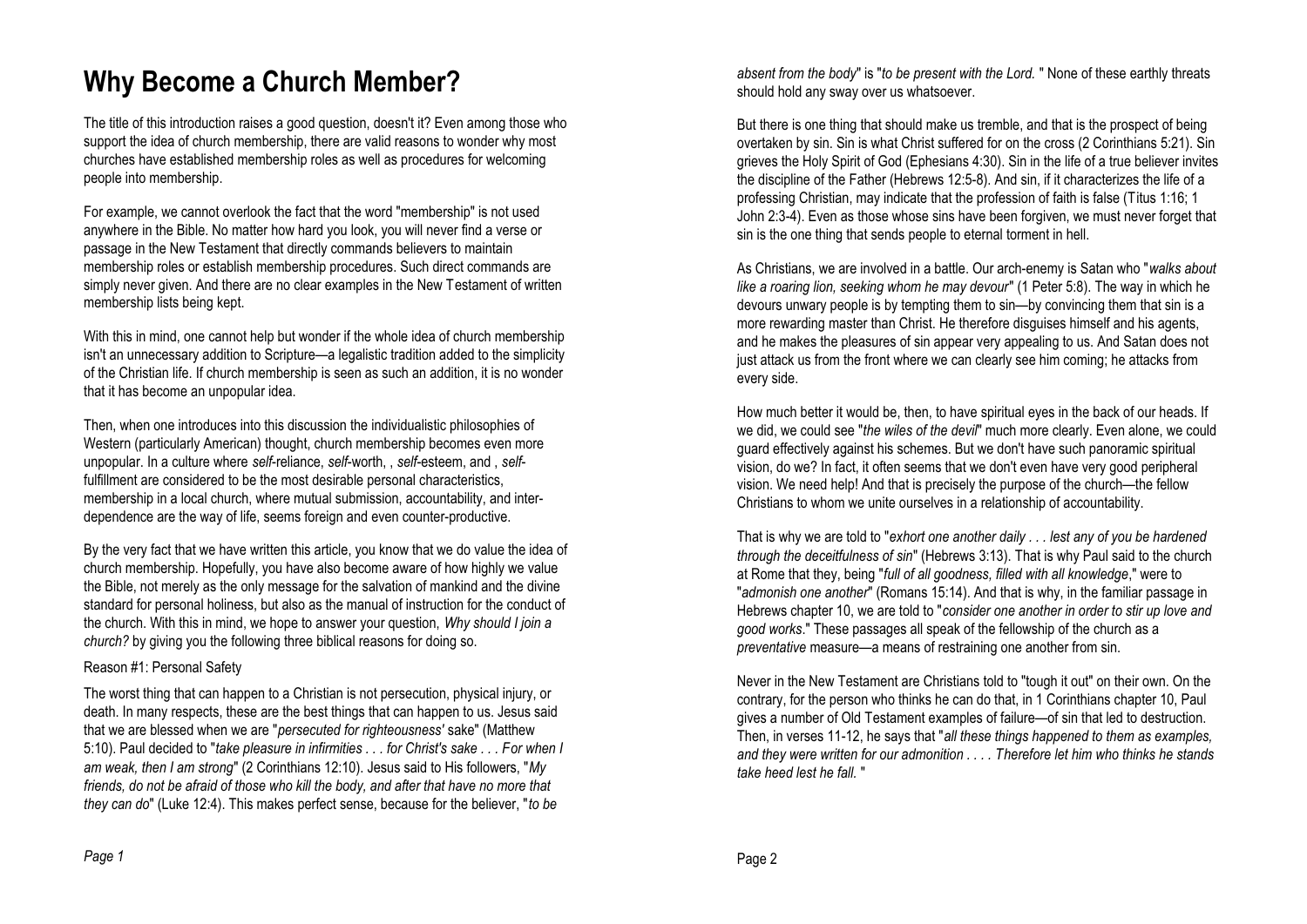We are not called to live the Christian life apart from the protection of the church. The fellowship of a group of committed believers is vital to our spiritual health and to our endurance in the faith. The church, in the midst of this "*crooked and perverse generation,* " is just as important for our survival as the ark was to Noah and his family; they simply would not have survived without it.

This need for the protection of committed brothers and sisters is seen most clearly in the fact that even with it, many Christians fall into sin. In Galatians 6:1, Paul writes, "*Brethren, if a man is overtaken in any trespass, you who are spiritual restore such a one in a spirit of gentleness, considering yourself lest you also be tempted.* "

What Paul is describing here is a rescue mission. A soldier is down behind enemy lines having been wounded by enemy gunfire, and those who are able are to carefully, yet courageously rescue him. Paul is not describing a callous and prideful rebuke; he doesn't want us to ridicule the soldier for getting himself shot. In another place he writes, "*Yet do not count him as an enemy, but admonish him as a brother.* " (2 Thessalonians 3:15). What he tells us to do is gently, cautiously pull this wounded soldier back to safety, watching that we don't get picked-off by the same enemy sniper who shot our brother. In this context, the lone soldier, apart from the protection of his platoon, has no chance of survival.

Likewise, when a person who maintains that his Christianity is "a private thing" is overcome by sin, he has no one to rescue him through such accountability. He may simply withdraw from the church he has attended, but never joined. If he has not committed himself to a particular body of believers, and they to him, he may weaken and die with no one ever realizing that he was even wounded.

*Why should you join a church*? Because your spiritual survival depends on it. In those churches where the fellowship always seems positive and upbeat, but no membership procedure is established, there may be a willingness to confront sin in a biblical manner, but there is no authority to take Christian accountability to its final degree when necessary. That kind of authority—the ability to properly and consistently exercise such loving accountability—is the subject of the next section.

## **Reason #2: Simple Obedience**

We did say that membership is never directly commanded in the New Testament. But while it is never *directly* commanded, it is most definitely implied and also taught by example. This is most clearly seen in the commands given by Christ and the Apostle Paul regarding the removal of an unrepentant member from the church. In Matthew 18, verses 15-17, Jesus gives the church step-by-step instructions for dealing with a "*brother*" (a professing Christian) who falls into sin. If that "*brother*" persists in his

sinful behavior even after being confronted privately, the matter is to be told "*to the church*." Unless there is some kind of established dividing line—some way of knowing who is part of the church and who is not—we have no way of properly obeying Christ's command.

Further, if the brother still does not repent even after the matter is told to the church, he is to be considered "*a heathen and a tax collector*" (in other words, a non-Christian). Christ's clear meaning is that such a person is to be cast out of the fellowship of believers (the term "excommunication" is commonly used to describe this church action).

Paul uses even stronger language to describe the removal of an unrepentant "*brother*" from the church. In 1 Corinthians chapter 5, regarding a professing Christian who was leading a grossly immoral life, he tells that church to "*deliver such a one to Satan . . .* " (v. 5). He goes on to say that they were "*not to keep company with anyone named a brother, who is sexually immoral . . . not even to eat with such a person*" (v. 11). Then, in verse 12, Paul makes a very interesting distinction. He writes, "*For what have I to do with judging those also who are outside? Do you not judge those who are inside?* " What did Paul mean by distinguishing between those who were "*outside*" and those who were "*inside* It seems clear that he was referring to some sort of separation between groups. Those who were "*inside*" must have been a recognized group—a list (even if it was not written down) of the people who comprised that local church. This group must have been bound together by more than just an informal relationship—not just a bond among people who *said* they were Christians (remember that the man who was cast out was "*named a brother*").

In other words, there must have been some system by which they *affirmed* one another as Christians—as members of that church. In what other way could these people have obediently followed Paul's instructions in verse 13 when he said, "*Therefore 'put away from yourselves the evil person*?'"? If a person were never affirmed or accepted as a member of that particular group, there would be no way to obey the command to remove him from that group.

In what other way could a Christian obey the command given in Hebrews 13:17, "*Obey those who rule over you, and be submissive . . .* "? How would a particular Christian know whom to obey, if not by committing himself to the leadership and care of a particular elder or group of elders? We certainly would not expect a Christian to follow the instructions or submit to the leadership of any and every person in his city, or state, or nation, who is considered a pastor. Think of the implications of that; think of the utter confusion that would certainly follow.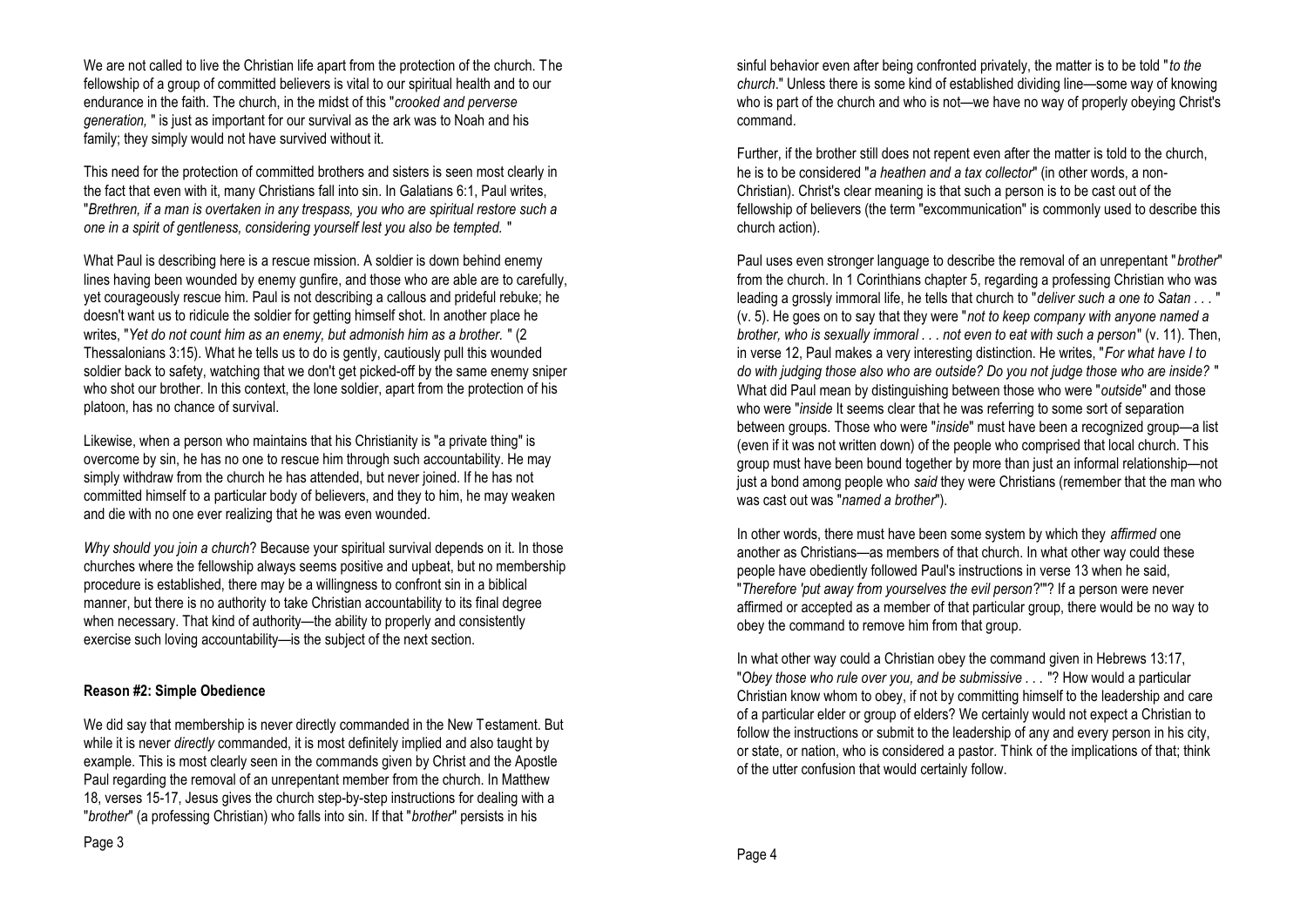How else could a particular elder properly obey Paul's command in Acts chapter 20 when he passionately implored those in Ephesus to "*shepherd the church of God which He purchased with His own blood*"? How would those Ephesian elders have known who in particular was under their care as a shepherd if not for some system of membership? For a moment, put yourself in the position of an elder. How else could you know which people comprise the group that Peter referred to as "*those entrusted to you*" (1 Peter 5:3)? What other way could you have of knowing those for whom you will be held accountable (cf. Hebrews 13:17)?

In addition to the commands to discipline and shepherd, believers are commanded to diligently care for one another—to "*do good to all, especially to those who are of the household of faith*" (Galatians 6:10). "*Love one another*," Jesus says, "*as I have loved you*," giving a command for Christians to love other Christians (John 13:34). The writer of Hebrews exhorts Christians to "*consider one another in order to stir up love and good works*" (Hebrews 10:24). How do we know who these *one anothers* are? How do we know who belongs to this "*household of faith*" if not for some system of membership?

The true intent of these commands is to demonstrate to the world that the church, in a given locality, is an intimately unified family—sons and daughters of God who rejoice together, struggle together, learn together, and grow together. These commands for commitment to "*one another*," to the well-being of "*the household of faith*," lose much of their emphasis when the church is nothing more than a loosely knit group of professing believers (and even admitted unbelievers in many cases).

*Why should you join a church?* Because it is an act of obedience to the commands of Christ and His New Testament Apostles. Where people come and go as they please, never demonstrating any kind of dedication or true commitment to a particular body of brothers and sisters in Christ, the church cannot be in subjection to Christ its Head; Christians cannot fulfill their purpose.

#### **Reason #3: Christian Purpose**

Paul wrote to the church at Philippi, instructing them to "*work out your own salvation with fear and trembling . . .* " (Philippians 2:12). In using the term "*work out*," Paul was *not* telling those Christians to come up with their own plan for salvation (work out your own arrangement). He was also *not* telling them to work off a debt (like paying off a credit card) after it *seemed* that they had gotten something for free. Paul's meaning here comes from a single Greek word that is translated by the two English words, "*work out*." It means, in simple terms, to fulfill your purpose—to accomplish that which you were meant to accomplish. Understanding, then, that every Christian was created by God for a purpose, we must ask ourselves what that purpose is.

Initially it seems that Christians have several purposes. We are meant to live a righteous and holy life so that God will be glorified (Matthew 5:16; Ephesians 2:10; Titus 3:1, 8, 14). We are commanded to do the work of evangelism (Matthew 9:36-38; 28:18-20; Mark 16:15). We are supposed to seek spiritual growth (2 Peter 3:11-18; Hebrews 5:12-14). We must be teachers and guardians of the truth (1 Timothy 3:15; 1 Peter 3:15; 1 Timothy 6:20). And we are told to care for those in need (Matthew 25:31-46; Galatians 2:10; 6:10; James 1:27).

These various Christian behaviors and qualities are undeniably commanded in the Bible. But is the core of the Christian purpose really so varied? Should we merely seek balance as we try to be and to do all of these things? Or can our purpose be reduced to a more central idea?

We believe that the purpose for the Christian and for the church is better understood as a singular purpose—one that promotes balance and stimulates obedience to all these other commands. That singular purpose is love.

Jesus said that the greatest commandment is love—to love God with all your heart, soul, mind, and strength, and to love your neighbor as yourself. "*There is no other commandment greater than these*" (Mark 12:30-31). When Paul referred to the commandment to love our neighbor, he concluded by saying, "*Love does no harm to a neighbor; therefore, love is the fulfillment of the law*" (Romans 13:10). And when Jesus gave His disciples "*a new commandment*," it was that they should love one another as He loved them (John 13:34-35).

So it seems to us that our highest purpose—the one that encompasses and encourages all of the others—is the purpose of love. That is our supreme mission. And how are we to accomplish that mission? Are we supposed to be innovative? Should we strike out on our own initiative? Or do we have instructions to guide us in fulfilling our purpose? Have we been given a context in which love will be learned, taught, and lived according to God's design?

The New Testament speaks of the church as the context where biblical love should be given and experienced in its highest form. And most biblical references to the church are to the *local* church. When the New Testament writers speak of love, they use language that brings to mind unity among members and reliance upon one another. Nowhere do we find language that would encourage or affirm individuality.